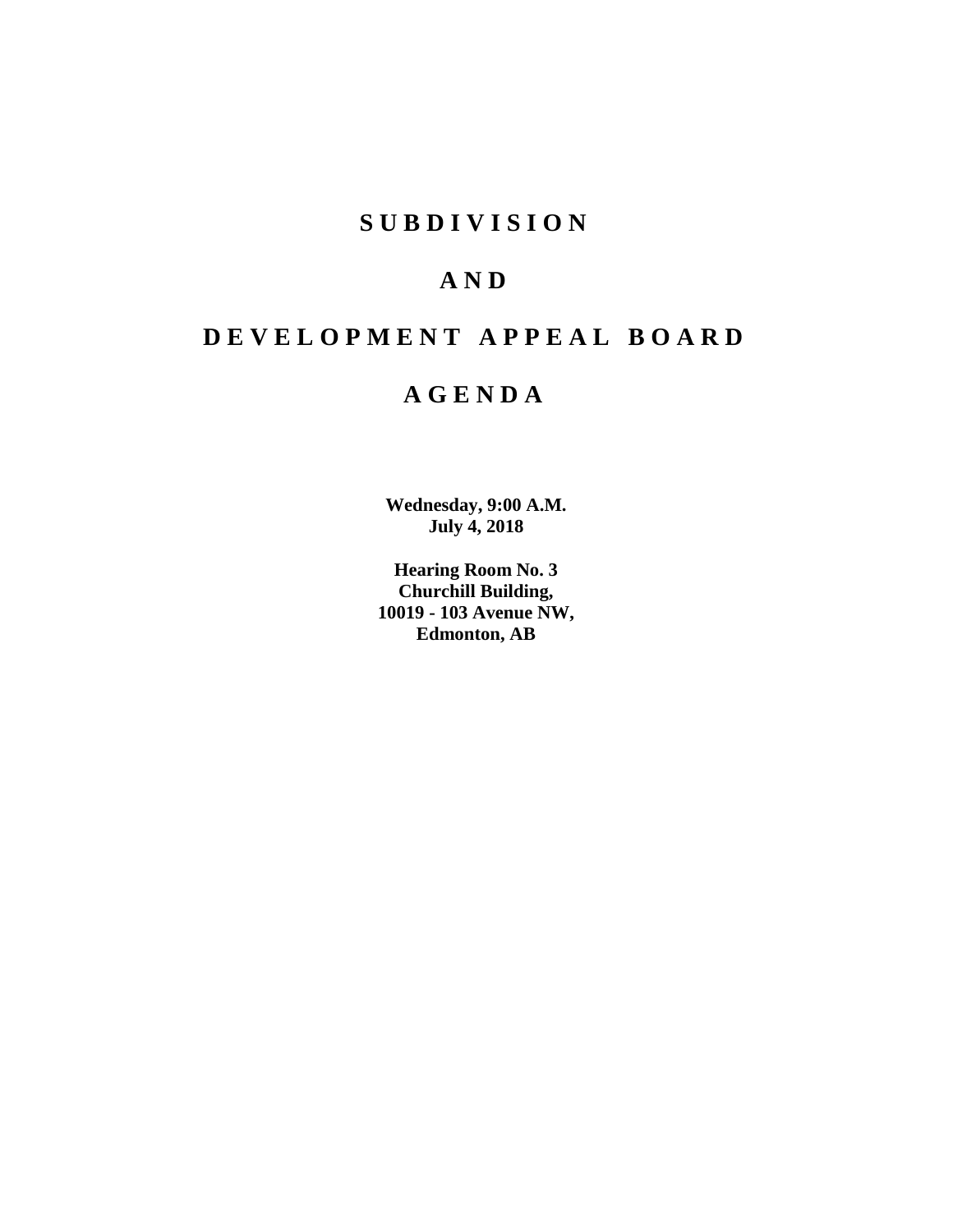# **SUBDIVISION AND DEVELOPMENT APPEAL BOARD HEARING ROOM NO. 3**

|              | 9:00 A.M.   | SDAB-D-18-094 | Construct a Semi-Detached House with<br>Unenclosed Front Porch, fireplace, rear<br>uncovered deck, Basement development (NOT<br>to be used as an additional Dwelling), and to<br>demolish the existing Single Detached House<br>and Accessory building (rear detached Garage) |
|--------------|-------------|---------------|-------------------------------------------------------------------------------------------------------------------------------------------------------------------------------------------------------------------------------------------------------------------------------|
|              |             |               | 10973 - 132 Street NW<br>Project No.: 279658672-001                                                                                                                                                                                                                           |
|              |             |               |                                                                                                                                                                                                                                                                               |
| $\mathbf{I}$ | $1:30$ P.M. | SDAB-D-18-096 | Continue to Operate a Residential Sales Centre<br>(West Block) for one year                                                                                                                                                                                                   |
|              |             |               | 14302 / 04 / 14 - Stony Plain Road NW,<br>Project No.: 187211303-010                                                                                                                                                                                                          |
|              |             |               |                                                                                                                                                                                                                                                                               |

*NOTE: Unless otherwise stated, all references to "Section numbers" refer to the authority under the Edmonton Zoning Bylaw 12800.*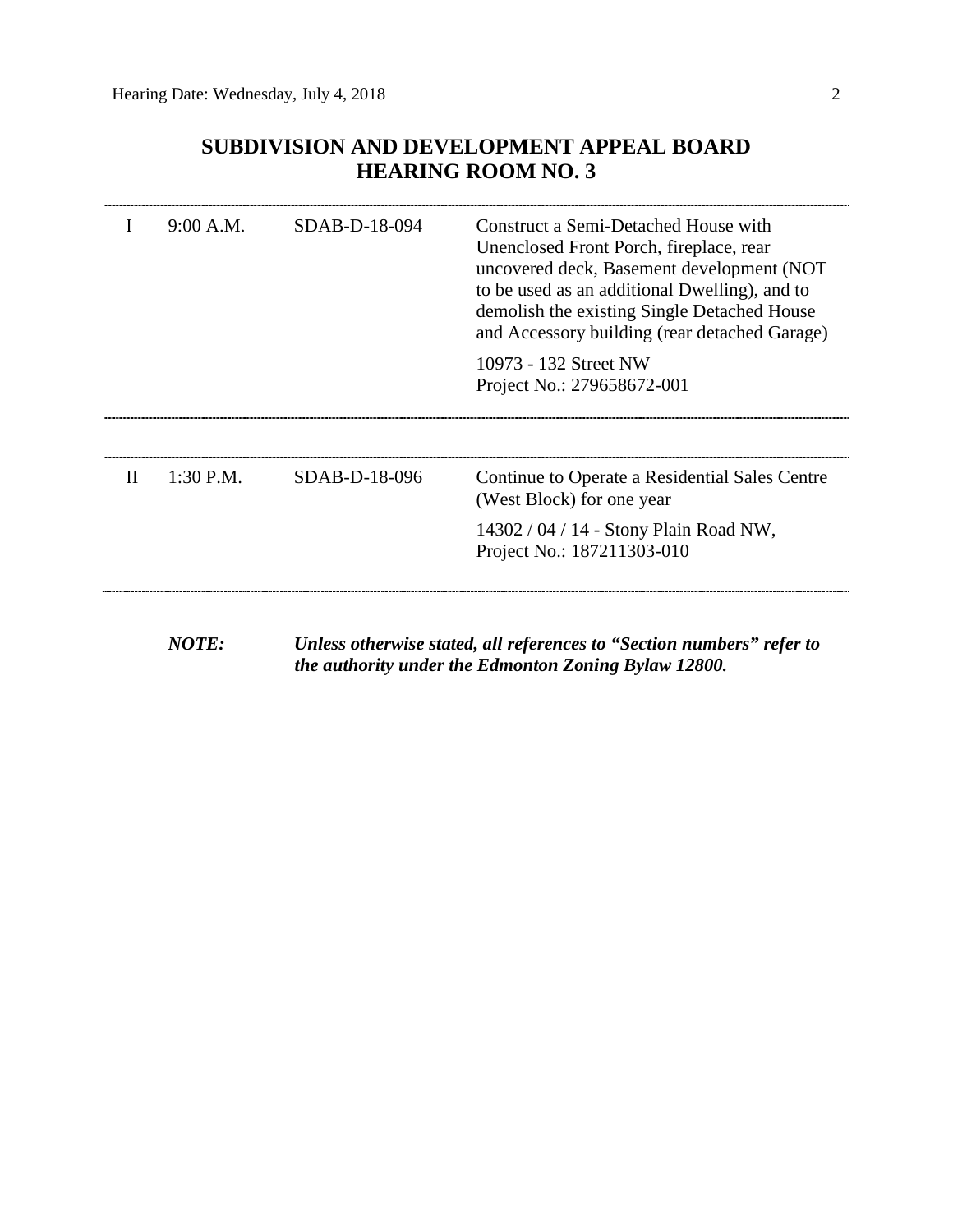#### **ITEM I: 9:00 A.M. FILE: SDAB-D-18-094**

## AN APPEAL FROM THE DECISION OF THE DEVELOPMENT OFFICER

APPELLANT:

APPLICATION NO.: 279658672-001

APPLICATION TO: Construct a Semi-Detached House with Unenclosed Front Porch, fireplace, rear uncovered deck, Basement development (NOT to be used as an additional Dwelling), and to demolish the existing Single Detached House and Accessory building (rear detached Garage)

| DECISION OF THE        |                                      |
|------------------------|--------------------------------------|
| DEVELOPMENT AUTHORITY: | Refused                              |
| DECISION DATE:         | June 6, 2018                         |
| DATE OF APPEAL:        | June 12, 2018                        |
| MUNICIPAL DESCRIPTION  |                                      |
| OF SUBJECT PROPERTY:   | 10973 - 132 Street NW                |
| LEGAL DESCRIPTION:     | Plan RN60 Blk 21 Lot 17              |
| ZONE:                  | RF1-Single Detached Residential Zone |
| <b>OVERLAY:</b>        | Mature Neighbourhood Overlay         |
| STATUTORY PLAN:        | West Ingle Area Redevelopment Plan   |
|                        |                                      |

# *Grounds for Appeal*

The Appellant provided the following reasons for appealing the decision of the Development Authority:

> Although semi-detached designs/proposals on RF1 lots are left up to the discretion of the development officer, our application was ultimately refused based on the lack of semi-detached homes on 132 Street. However, semidetached designs are prevalent throughout Westmount, and we have taken considerable and extensive efforts to ensure that our proposed exterior design would be an appropriate addition to the street, rather than affecting it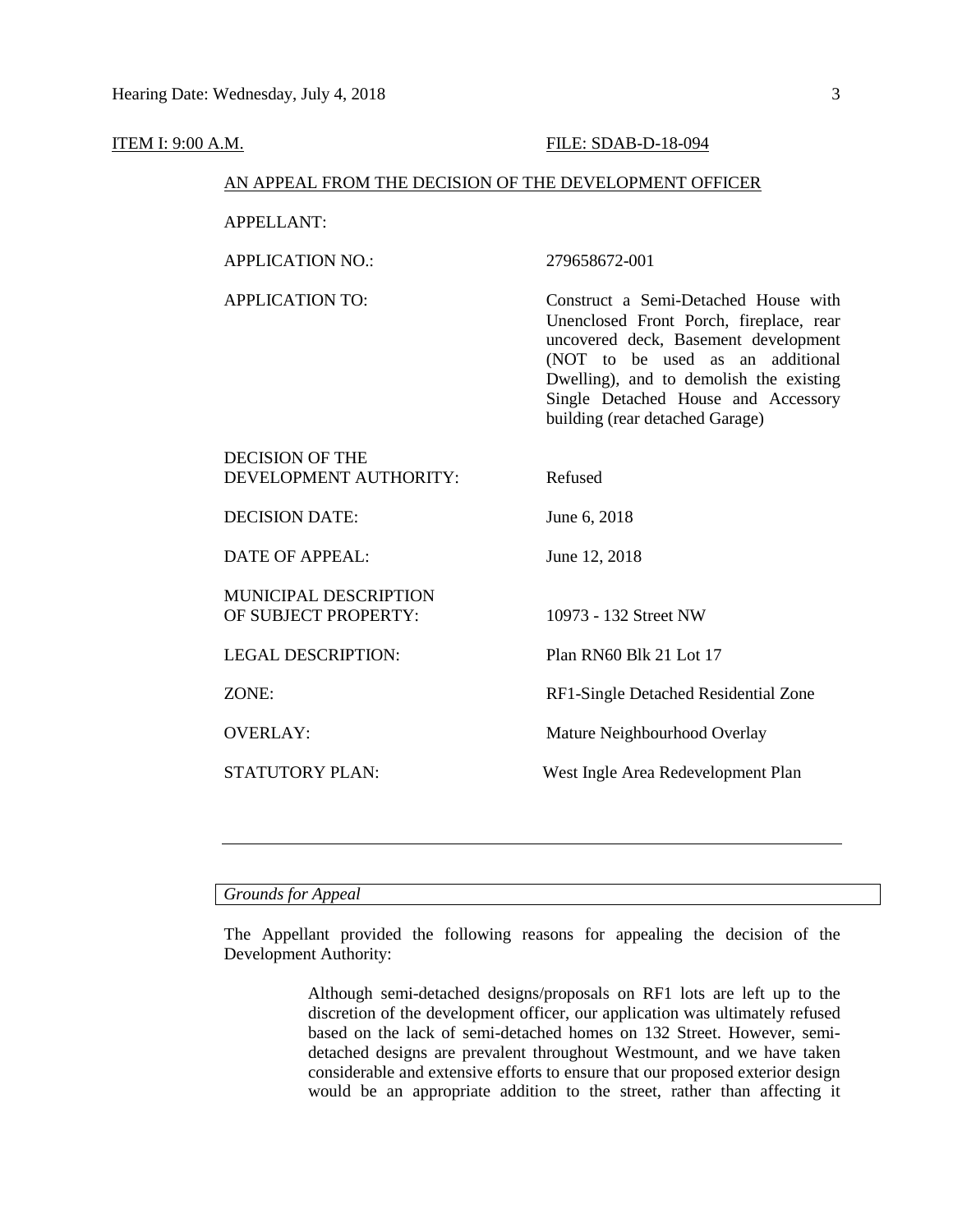adversely. Our semi-detached home is designed to appear as one large single family home, and made to echo the best of Westmount's history and longstanding sentiment toward heritage/character homes. A rendering of our home will provide greater proof of this.

#### *General Matters*

## **Appeal Information:**

The *Municipal Government Act*, RSA 2000, c M-26 states the following:

#### **Grounds for Appeal**

**685(1)** If a development authority

- (a) fails or refuses to issue a development permit to a person,
- (b) issues a development permit subject to conditions, or
- (c) issues an order under section 645,

the person applying for the permit or affected by the order under section 645 may appeal to the subdivision and development appeal board.

#### **Appeals**

**686(1)** A development appeal to a subdivision and development appeal board is commenced by filing a notice of the appeal, containing reasons, with the board,

- (a) in the case of an appeal made by a person referred to in section 685(1)
	- (i) with respect to an application for a development permit,
		- (A) within 21 days after the date on which the decision is made under section 642, […]

#### **Hearing and Decision**

**687(3)** In determining an appeal, the subdivision and development appeal board

…

- (a.1) must comply with the land use policies;
- (a.2) subject to section 638, must comply with any applicable statutory plans;
- (a.3) subject to clause (d), must comply with any land use bylaw in effect;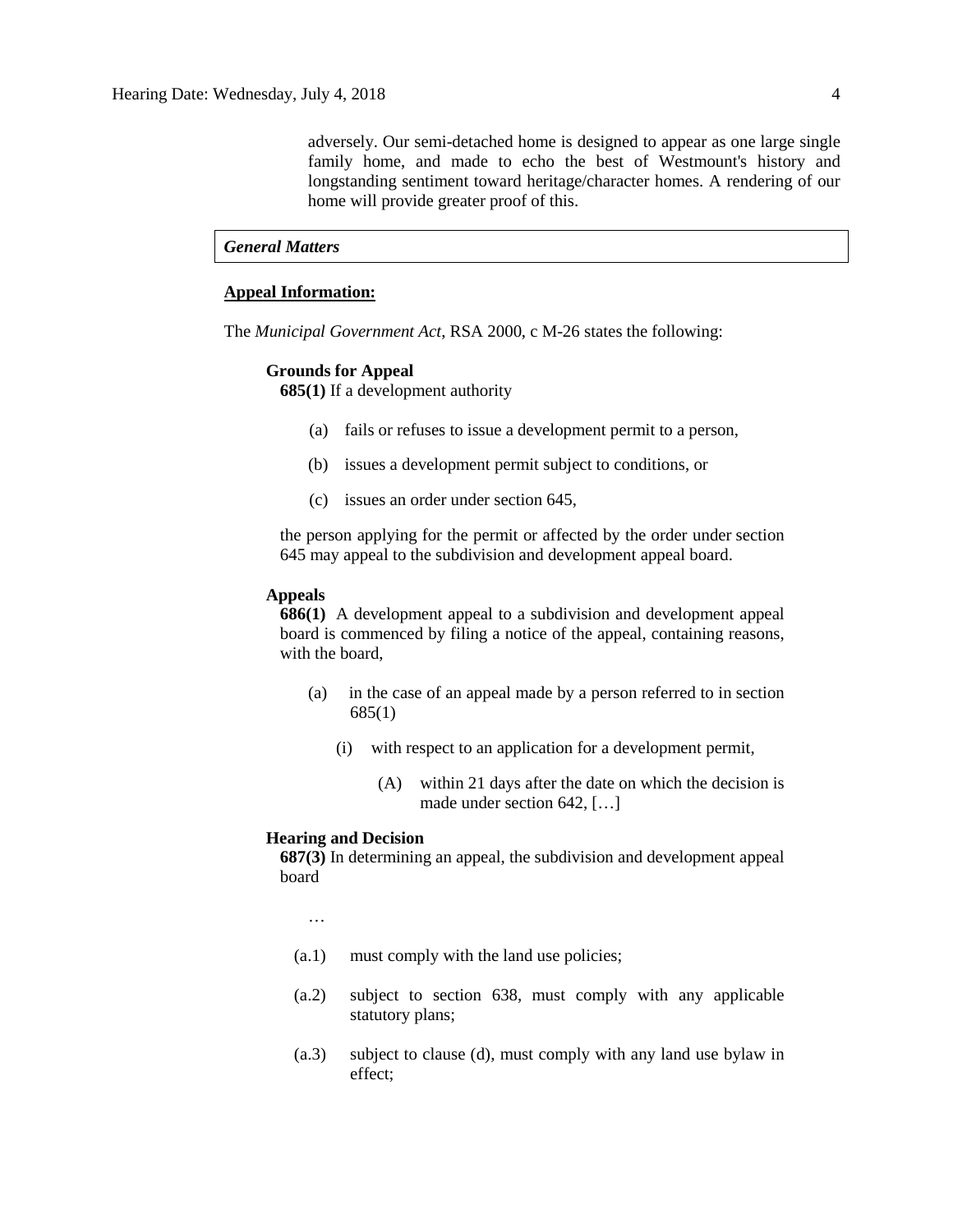…

- (c) may confirm, revoke or vary the order, decision or development permit or any condition attached to any of them or make or substitute an order, decision or permit of its own;
- (d) may make an order or decision or issue or confirm the issue of a development permit even though the proposed development does not comply with the land use bylaw if, in its opinion,
	- (i) the proposed development would not
		- (A) unduly interfere with the amenities of the neighbourhood, or
		- (B) materially interfere with or affect the use, enjoyment or value of neighbouring parcels of land,

and

(ii) the proposed development conforms with the use prescribed for that land or building in the land use bylaw.

## **General Provisions from the** *Edmonton Zoning Bylaw:*

Section 110.1 states that the **General Purpose** of the **(RF1) Single Detached Residential Zone** is to provide for Single Detached Housing while allowing other forms of small scale housing in the form of Secondary Suites, and Garden Suites, as well as Semi-detached Housing and Duplex Housing under certain conditions.

# *Discretionary Use*

Under section 110.3(8) **Semi-detached Housing** is a **Discretionary Use** in the **(RF1) Single Detached Residential Zone**.

Under section 7.2(7), **Semi-detached Housing** means development consisting of a building containing only two Dwellings joined in whole or in part at the side or rear with no Dwelling being placed over another in whole or in part. Each Dwelling has separate, individual, and direct access to ground level. This type of development is designed and constructed as two Dwellings at the time of initial construction of the building. This Use does not include Secondary Suites or Duplexes.

#### **Development Officer's Determination**

Discretionary Use - Semi-detached house is refused as a Discretionary Use (Section 110.3.8).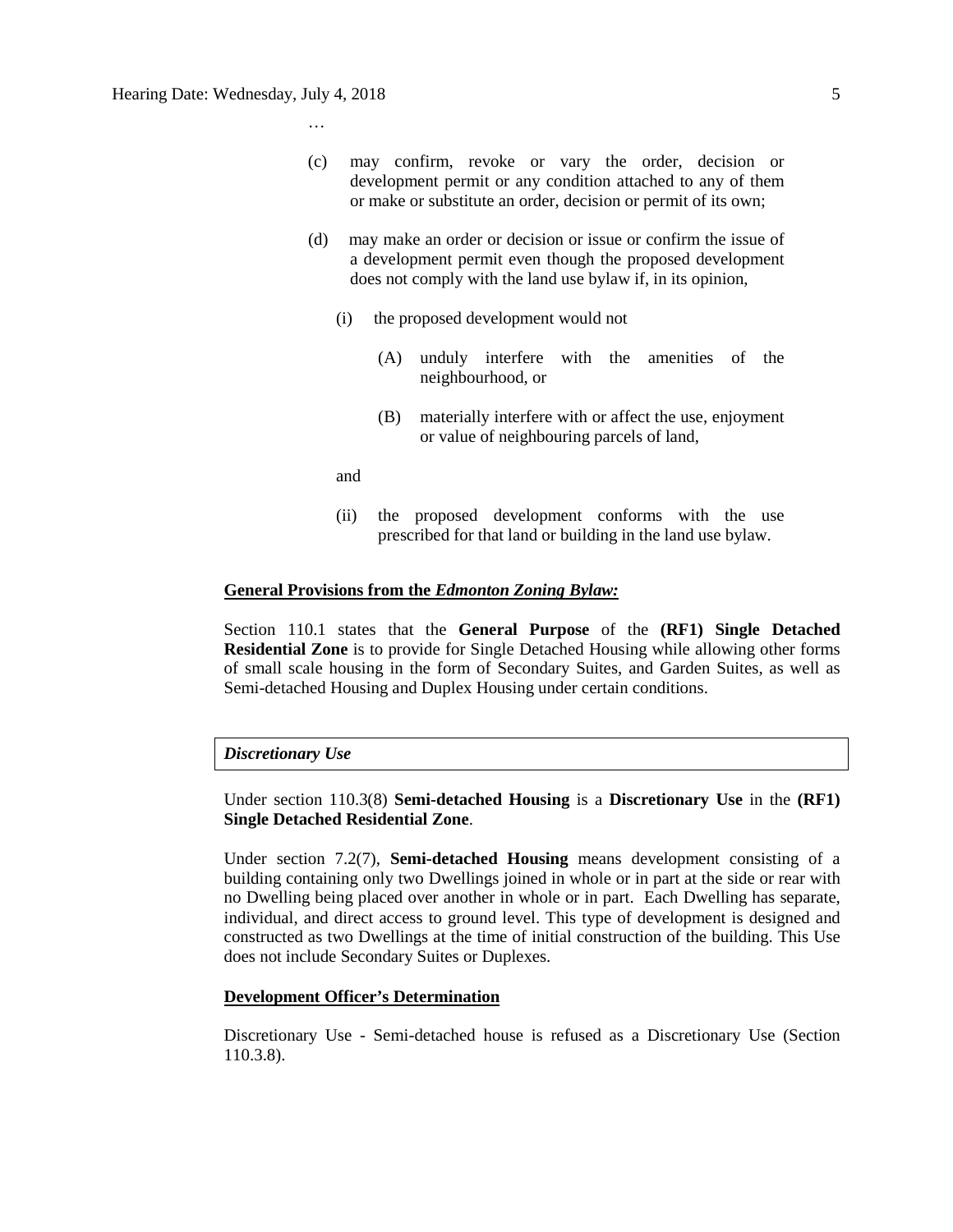#### *Locational Criteria*

Section 110.4(4) states Semi-detached Housing and Duplex Housing shall only be located:

- a. on Corner Sites;
- b. on Sites abutting an arterial or service road;
- c. where both Side Lot Lines abut existing Duplex or Semi-detached Housing; or
- d. where a minimum of one Side Lot Line:
	- i. abuts a Site where Row Housing, Apartment Housing, or a commercial Use is a Permitted Use, or
	- ii. is not separated from a Site where Row Housing, Apartment Housing or a commercial Use is a Permitted Use by a public roadway, including a Lane, more than [10.0 me](javascript:void(0);)tres wide.

# **Development Officer's Determination**

Location Criteria - Semi-detached house does not meet the location requirement. It shall only be located:

- (a) on corner sites;
- (b) on Sites abutting an arterial or service road;
- (c) where both Side Lot Lines abut existing Duplex or Semi-detached Housing; or
- (d) where a minimum of one Side Lot Line:

i. abuts a Site where Row Housing, Apartment Housing, or a commercial Use is a Permitted Use, or

ii. is not separated from a Site where Row Housing, Apartment Housing or a commercial Use is a Permitted Use by a public roadway, including a Lane, more than 10.0 m wide.

# Notice to Applicant/Appellant

Provincial legislation requires that the Subdivision and Development Appeal Board issue its official decision in writing within fifteen days of the conclusion of the hearing.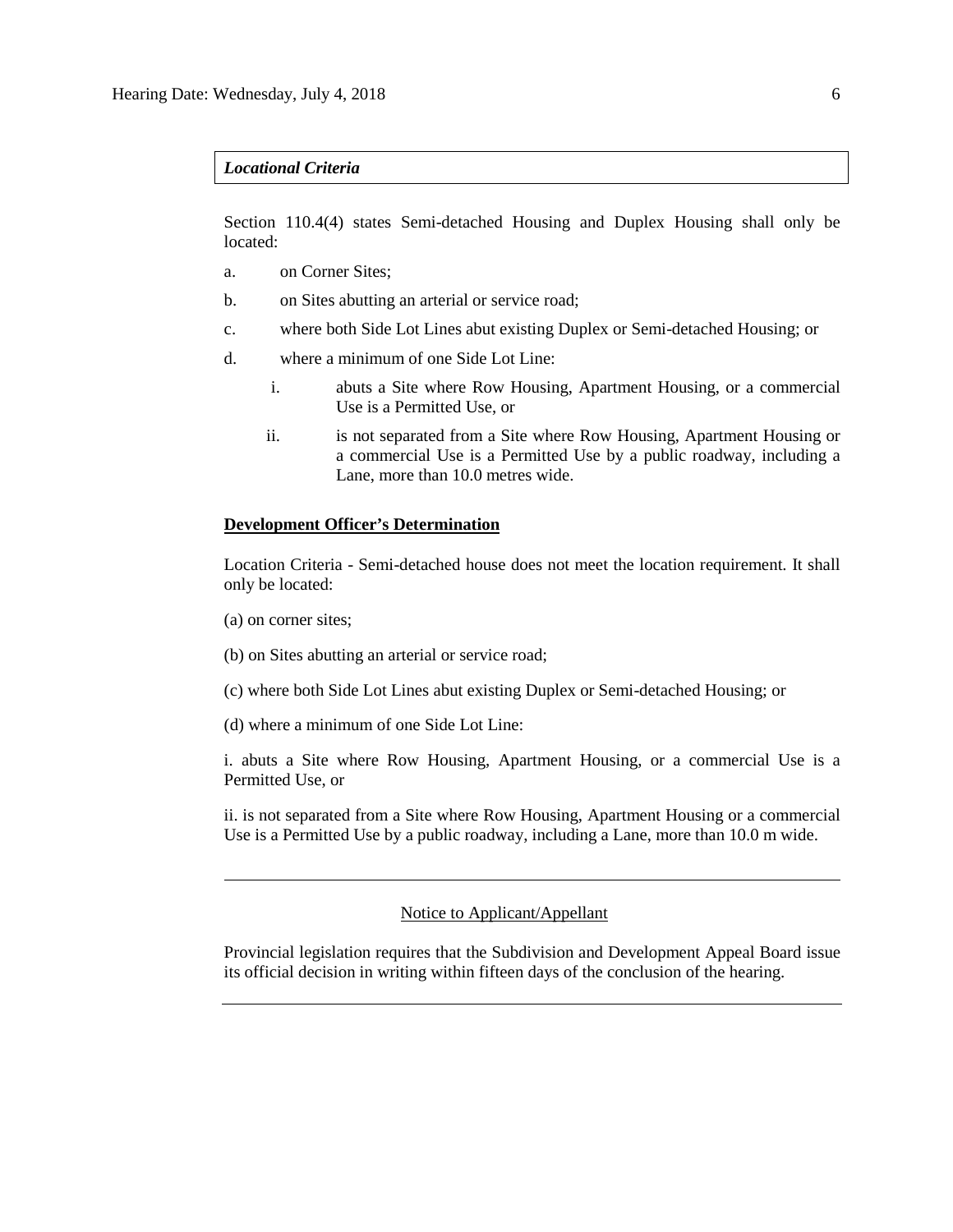$\overline{a}$ 

| <b>Umonton</b>                                                                                                                                |                               | <b>Application for</b>                       |                                                    | Project Number: 279658672-001<br><b>Application Date:</b><br>APR 16, 2018<br>Printed:<br>June 6, 2018 at 4:20 PM<br>1 of 2<br>Page:                                                                                                                          |  |  |
|-----------------------------------------------------------------------------------------------------------------------------------------------|-------------------------------|----------------------------------------------|----------------------------------------------------|--------------------------------------------------------------------------------------------------------------------------------------------------------------------------------------------------------------------------------------------------------------|--|--|
|                                                                                                                                               |                               | <b>Minor Development Permit</b>              |                                                    |                                                                                                                                                                                                                                                              |  |  |
| This document is a Development Permit Decision for the development application described below.                                               |                               |                                              |                                                    |                                                                                                                                                                                                                                                              |  |  |
| Applicant                                                                                                                                     |                               |                                              |                                                    | Property Address(es) and Legal Description(s)                                                                                                                                                                                                                |  |  |
|                                                                                                                                               |                               |                                              | 10973 - 132 STREET NW                              |                                                                                                                                                                                                                                                              |  |  |
|                                                                                                                                               |                               |                                              | Plan RN60 Blk 21 Lot 17                            |                                                                                                                                                                                                                                                              |  |  |
|                                                                                                                                               |                               |                                              | <b>Specific Address(es)</b>                        |                                                                                                                                                                                                                                                              |  |  |
|                                                                                                                                               |                               | Suite:                                       | 10973 - 132 STREET NW                              |                                                                                                                                                                                                                                                              |  |  |
|                                                                                                                                               |                               |                                              | Entryway: 10973 - 132 STREET NW                    |                                                                                                                                                                                                                                                              |  |  |
|                                                                                                                                               |                               |                                              | Building: 10973 - 132 STREET NW                    |                                                                                                                                                                                                                                                              |  |  |
| <b>Scope of Application</b>                                                                                                                   |                               |                                              |                                                    |                                                                                                                                                                                                                                                              |  |  |
| Garage).                                                                                                                                      |                               |                                              |                                                    | To construct a Semi-Detached House with Unenclosed Front Porch, fireplace, rear uncovered deck, Basement development (NOT to<br>be used as an additional Dwelling), and to demolish the existing Single Detached House and Accessory building (rear detached |  |  |
| <b>Permit Details</b>                                                                                                                         |                               |                                              |                                                    |                                                                                                                                                                                                                                                              |  |  |
| # of Dwelling Units Add/Remove: 2                                                                                                             |                               |                                              |                                                    |                                                                                                                                                                                                                                                              |  |  |
| Client File Reference Number:                                                                                                                 |                               |                                              | Class of Permit: Class B<br>Lot Grading Needed?: Y |                                                                                                                                                                                                                                                              |  |  |
| Minor Dev. Application Fee: Semi-Detached House                                                                                               |                               |                                              | New Sewer Service Required: Y                      |                                                                                                                                                                                                                                                              |  |  |
| Secondary Suite Included ?: N                                                                                                                 |                               | Overlay                                      |                                                    | Stat. Plan Overlay/Annex Area: Mature Neighbourhood                                                                                                                                                                                                          |  |  |
| I/We certify that the above noted details are correct.                                                                                        |                               |                                              |                                                    |                                                                                                                                                                                                                                                              |  |  |
| Applicant signature:                                                                                                                          |                               |                                              |                                                    |                                                                                                                                                                                                                                                              |  |  |
| <b>Development Application Decision</b>                                                                                                       |                               |                                              |                                                    |                                                                                                                                                                                                                                                              |  |  |
| Refused                                                                                                                                       |                               |                                              |                                                    |                                                                                                                                                                                                                                                              |  |  |
| <b>Reason for Refusal</b>                                                                                                                     |                               |                                              |                                                    |                                                                                                                                                                                                                                                              |  |  |
| Discretionary Use - Semi-detached house is refused as a Discretionary Use (Section 110.3.8).                                                  |                               |                                              |                                                    |                                                                                                                                                                                                                                                              |  |  |
| Location Criteria - Semi-detached house does not meet the location requirement. It shall only be located:<br>(a) on corner sites;             |                               |                                              |                                                    |                                                                                                                                                                                                                                                              |  |  |
| (b) on Sites abutting an arterial or service road;                                                                                            |                               |                                              |                                                    |                                                                                                                                                                                                                                                              |  |  |
| (c) where both Side Lot Lines abut existing Duplex or Semi-detached Housing; or                                                               |                               |                                              |                                                    |                                                                                                                                                                                                                                                              |  |  |
| (d) where a minimum of one Side Lot Line:<br>i. abuts a Site where Row Housing, Apartment Housing, or a commercial Use is a Permitted Use, or |                               |                                              |                                                    |                                                                                                                                                                                                                                                              |  |  |
|                                                                                                                                               |                               |                                              |                                                    | ii. is not separated from a Site where Row Housing, Apartment Housing or a commercial Use is a Permitted Use by a public                                                                                                                                     |  |  |
| roadway, including a Lane, more than 10.0 m wide.                                                                                             |                               |                                              |                                                    |                                                                                                                                                                                                                                                              |  |  |
| <b>Rights of Appeal</b>                                                                                                                       |                               |                                              |                                                    |                                                                                                                                                                                                                                                              |  |  |
| through 689 of the Municipal Government Act.                                                                                                  |                               |                                              |                                                    | The Applicant has the right of appeal within 21 days after the date on which the decision is made, as outlined in Section 683                                                                                                                                |  |  |
|                                                                                                                                               |                               |                                              |                                                    |                                                                                                                                                                                                                                                              |  |  |
| Issue Date: Jun 06, 2018                                                                                                                      |                               | <b>Development Authority: YEUNG, KENNETH</b> |                                                    |                                                                                                                                                                                                                                                              |  |  |
| Fees                                                                                                                                          |                               |                                              |                                                    |                                                                                                                                                                                                                                                              |  |  |
|                                                                                                                                               |                               |                                              |                                                    |                                                                                                                                                                                                                                                              |  |  |
| Lot Grading Fee                                                                                                                               | <b>Fee Amount</b><br>\$286.00 | Amount Paid<br>\$286.00                      | Receipt#<br>04942966                               | <b>Date Paid</b><br>Apr 16, 2018                                                                                                                                                                                                                             |  |  |
| Development Permit Inspection Fee                                                                                                             | \$204.00                      | \$204.00                                     | 04942966                                           | Apr 16, 2018                                                                                                                                                                                                                                                 |  |  |
|                                                                                                                                               |                               | \$485.00                                     |                                                    |                                                                                                                                                                                                                                                              |  |  |
| Dev. Application Fee                                                                                                                          | \$485.00                      |                                              | 04942966                                           | Apr 16, 2018                                                                                                                                                                                                                                                 |  |  |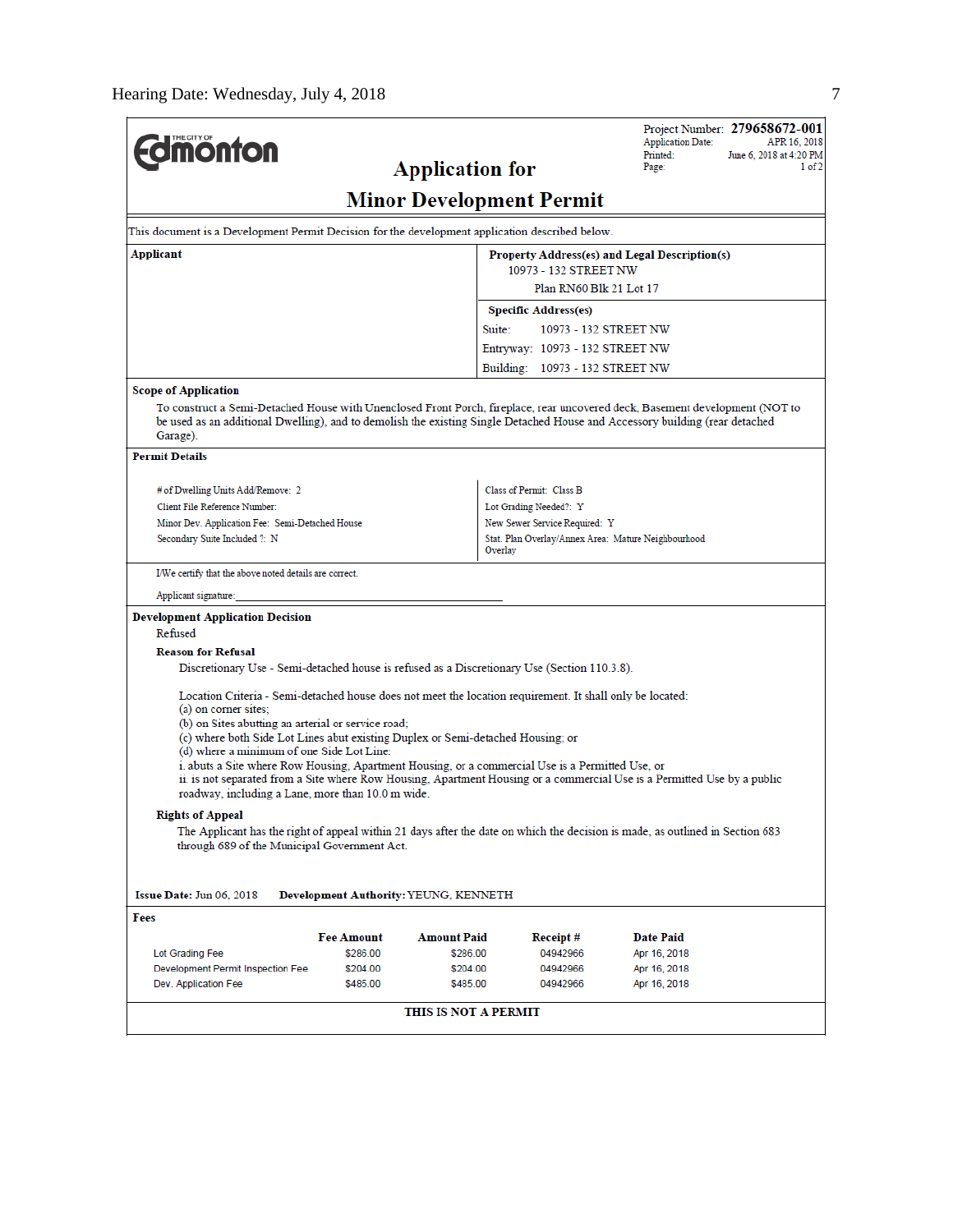| <b>Edimonton</b>                                                                   |                                                         | <b>Application for</b>                         |                      | <b>Application Date:</b><br>Printed:<br>Page: | Project Number: 279658672-001<br>APR 16, 2018<br>June 6, 2018 at 4:20 PM<br>$2$ of $2$ |
|------------------------------------------------------------------------------------|---------------------------------------------------------|------------------------------------------------|----------------------|-----------------------------------------------|----------------------------------------------------------------------------------------|
|                                                                                    |                                                         | <b>Minor Development Permit</b>                |                      |                                               |                                                                                        |
| Fees                                                                               |                                                         |                                                |                      |                                               |                                                                                        |
| Sanitary Sewer Trunk Fund<br><b>Total GST Amount:</b><br><b>Totals for Permit:</b> | <b>Fee Amount</b><br>\$1,629.00<br>\$0.00<br>\$2,604.00 | <b>Amount Paid</b><br>\$1,629.00<br>\$2,604.00 | Receipt#<br>04942966 | <b>Date Paid</b><br>Apr 16, 2018              |                                                                                        |
|                                                                                    |                                                         |                                                |                      |                                               |                                                                                        |
|                                                                                    |                                                         |                                                |                      |                                               |                                                                                        |
|                                                                                    |                                                         |                                                |                      |                                               |                                                                                        |
|                                                                                    |                                                         |                                                |                      |                                               |                                                                                        |
|                                                                                    |                                                         |                                                |                      |                                               |                                                                                        |
|                                                                                    |                                                         |                                                |                      |                                               |                                                                                        |
|                                                                                    |                                                         |                                                |                      |                                               |                                                                                        |
|                                                                                    |                                                         |                                                |                      |                                               |                                                                                        |
|                                                                                    |                                                         |                                                |                      |                                               |                                                                                        |
|                                                                                    |                                                         |                                                |                      |                                               |                                                                                        |
|                                                                                    |                                                         | THIS IS NOT A PERMIT                           |                      |                                               |                                                                                        |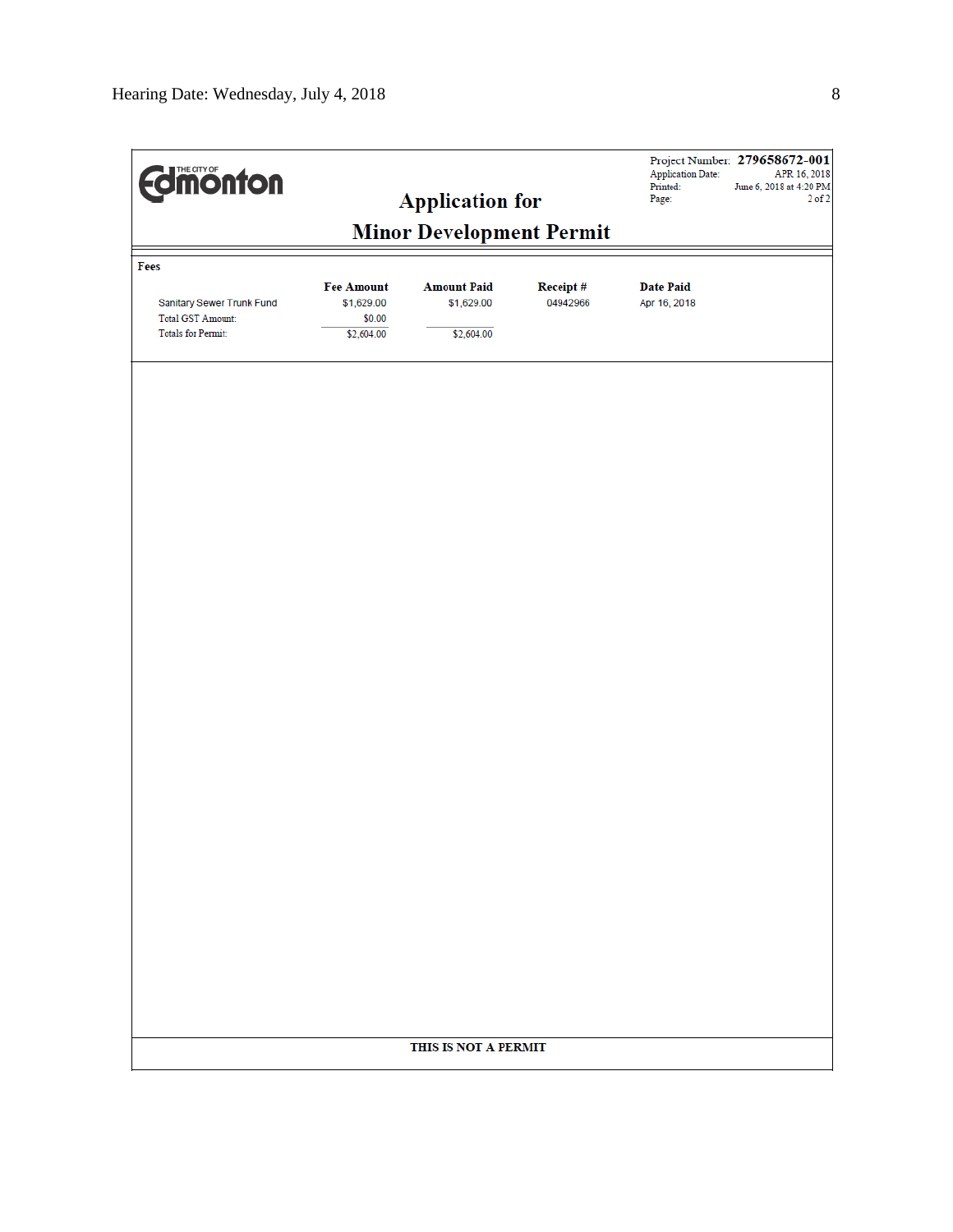

Site Location **Community Contracts** File: SDAB-D-18-094 **SURROUNDING LAND USE DISTRICTS** N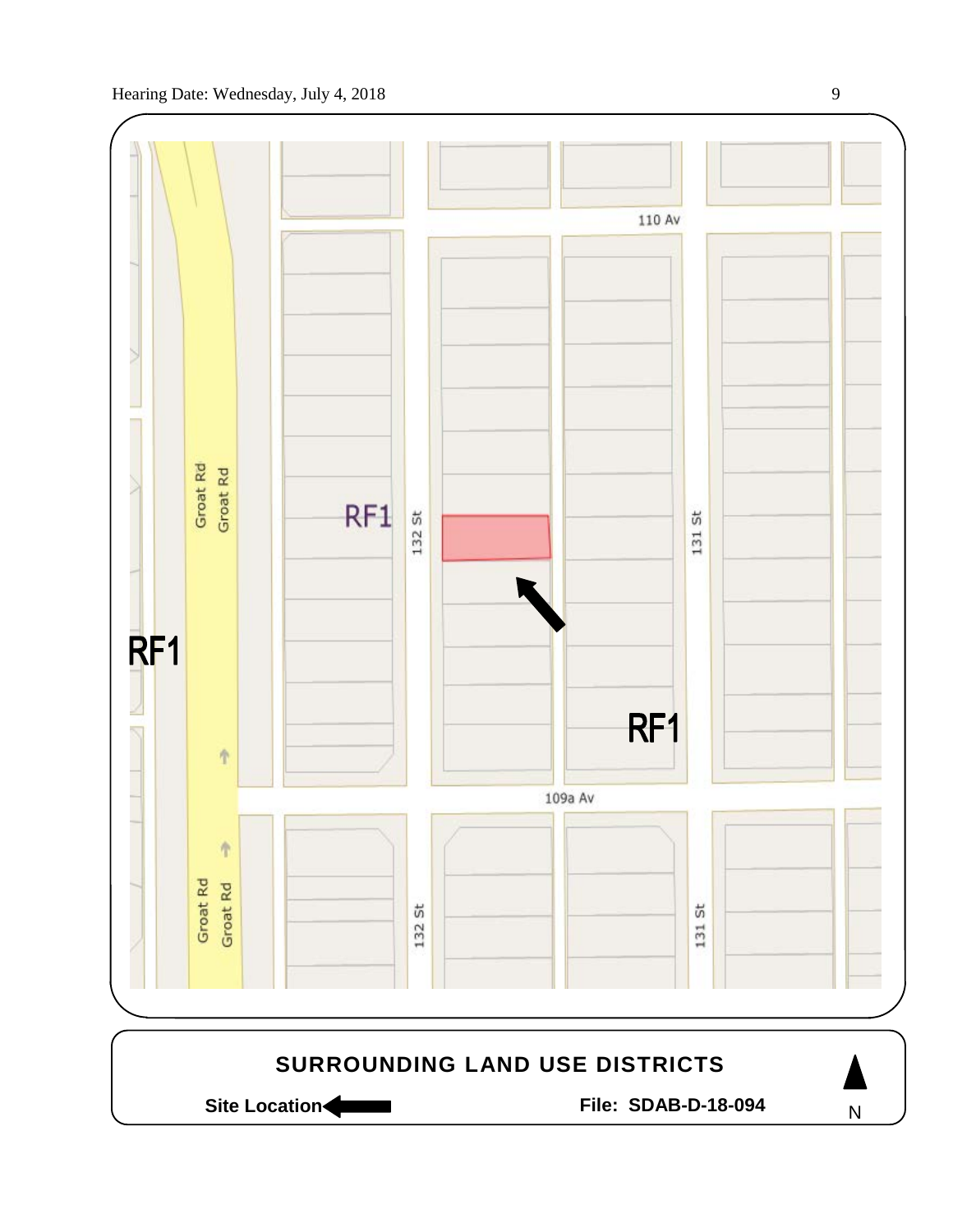## AN APPEAL FROM THE DECISION OF THE DEVELOPMENT OFFICER

APPELLANT:

APPLICATION NO.: 187211303-010 APPLICATION TO: Continue to Operate a Residential Sales Centre (West Block) for one year DECISION OF THE DEVELOPMENT AUTHORITY: Refused DECISION DATE: May 22, 2018 DATE OF APPEAL: June 7, 2018 MUNICIPAL DESCRIPTION<br>OF SUBJECT PROPERTY: 14304 - Stony Plain Road NW 14302 - Stony Plain Road NW 14314 - Stony Plain Road NW LEGAL DESCRIPTION: Plan 1653Z Blk C Lot 8, Plan 1653Z Blk C Lot 9, Plan 1653Z Blk C Lots 6-7 ZONE: RF3-Small Scale Infill Development Zone OVERLAY: Mature Neighbourhood Overlay STATUTORY PLAN: N/A

#### *Grounds for Appeal*

The Appellant provided the following reasons for appealing the decision of the Development Authority:

We are solicitors for 1807061 Alberta Ltd. (c/o Inhouse by Beaverbrook), the Applicant in the above noted matter. Our clients' Development Permit Application to renew their current Permit has been refused. On behalf of our clients, we hereby appeal the refusal on the following grounds:

1. The proposed development, a Residential Sales Centre, is a discretionary use in the CB-2 District.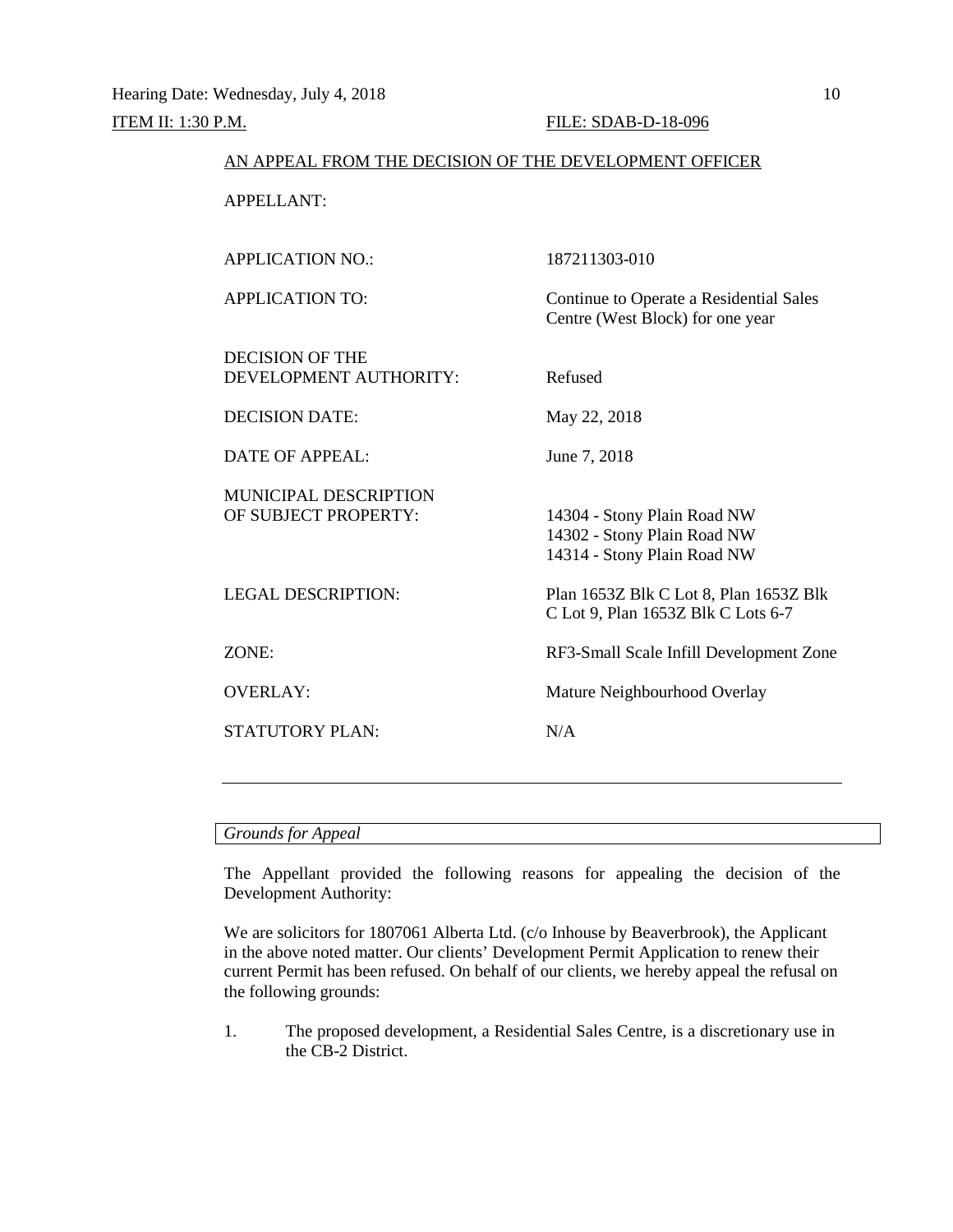- 2. The subject Sales Centre has been in place for two years and a request is made to extend the duration to facilitate the sale of the remaining units in our clients' West Block development at 142<sup>n</sup>d Street and Stony Plain Road. The required variances as otherwise raised in the Development Officer's refusal were addressed by the Board in SDAB-D-16-110.
- 3. In response to concerns raised by the owners of the townhouses to the north of the site, the Appellants will, as further conditions of the requested extension:
	- (a) remove all copy from the north face of the temporary building, and replace the same with a muted, monochromatic finish; and
	- (b) redirect the security lighting on the north side of the temporary building to lessen any impact on the neighbouring properties across the lane.
- 4. The proposed development remains temporary in nature and is essential to the success of the development it is intended to support. The taking over of that formerly stagnant project by the Appellants was and is of great benefit to the community at large, and the requested extension has become necessary in the face of the current downtrend in the housing market. Notwithstanding, the Appellants confirm that no further extensions will be sought.

# *General Matters*

# **Appeal Information:**

The *Municipal Government Act*, RSA 2000, c M-26 states the following:

## **Grounds for Appeal**

**685(1)** If a development authority

- (a) fails or refuses to issue a development permit to a person,
- (b) issues a development permit subject to conditions, or
- (c) issues an order under section 645,

the person applying for the permit or affected by the order under section 645 may appeal to the subdivision and development appeal board.

## **Appeals**

**686(1)** A development appeal to a subdivision and development appeal board is commenced by filing a notice of the appeal, containing reasons, with the board,

- (a) in the case of an appeal made by a person referred to in section 685(1)
	- (i) with respect to an application for a development permit,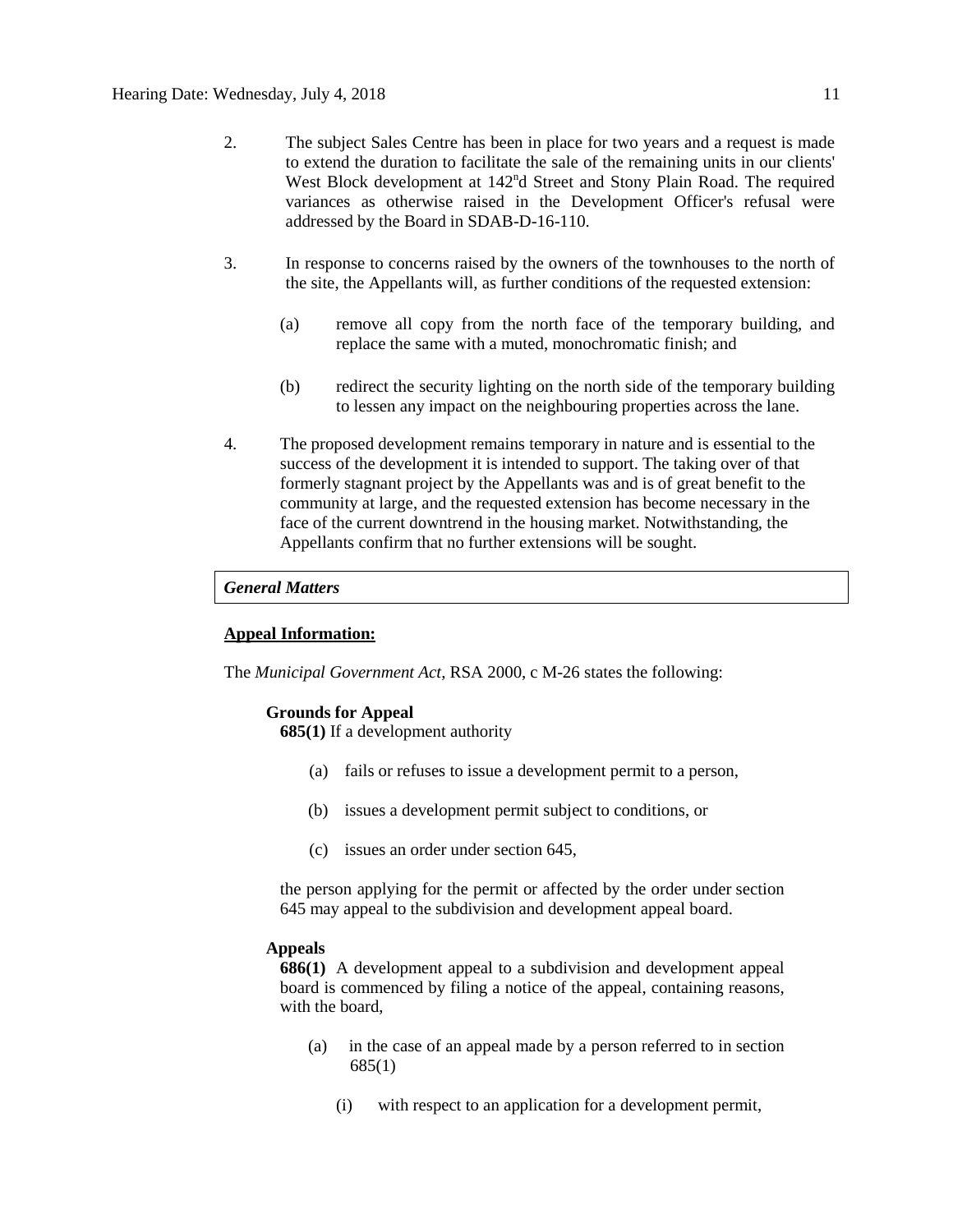(A) within 21 days after the date on which the decision is made under section 642, […]

#### **Hearing and Decision**

**687(3)** In determining an appeal, the subdivision and development appeal board

…

- (a.1) must comply with the land use policies;
- (a.2) subject to section 638, must comply with any applicable statutory plans;
- (a.3) subject to clause (d), must comply with any land use bylaw in effect;

…

- (c) may confirm, revoke or vary the order, decision or development permit or any condition attached to any of them or make or substitute an order, decision or permit of its own;
- (d) may make an order or decision or issue or confirm the issue of a development permit even though the proposed development does not comply with the land use bylaw if, in its opinion,
	- (i) the proposed development would not
		- (A) unduly interfere with the amenities of the neighbourhood, or
		- (B) materially interfere with or affect the use, enjoyment or value of neighbouring parcels of land,

and

(ii) the proposed development conforms with the use prescribed for that land or building in the land use bylaw.

# **General Provisions from the** *Edmonton Zoning Bylaw 12800:*

Under section 140.3(7), a **Residential Sales Centre** is a **Discretionary Use** in the **(RF3) Small Scale Infill Development Zone**.

Under section 7.3(9), **Residential Sales Centre** means "a permanent or temporary building or structure used for a limited period of time for the purpose of marketing residential land or buildings."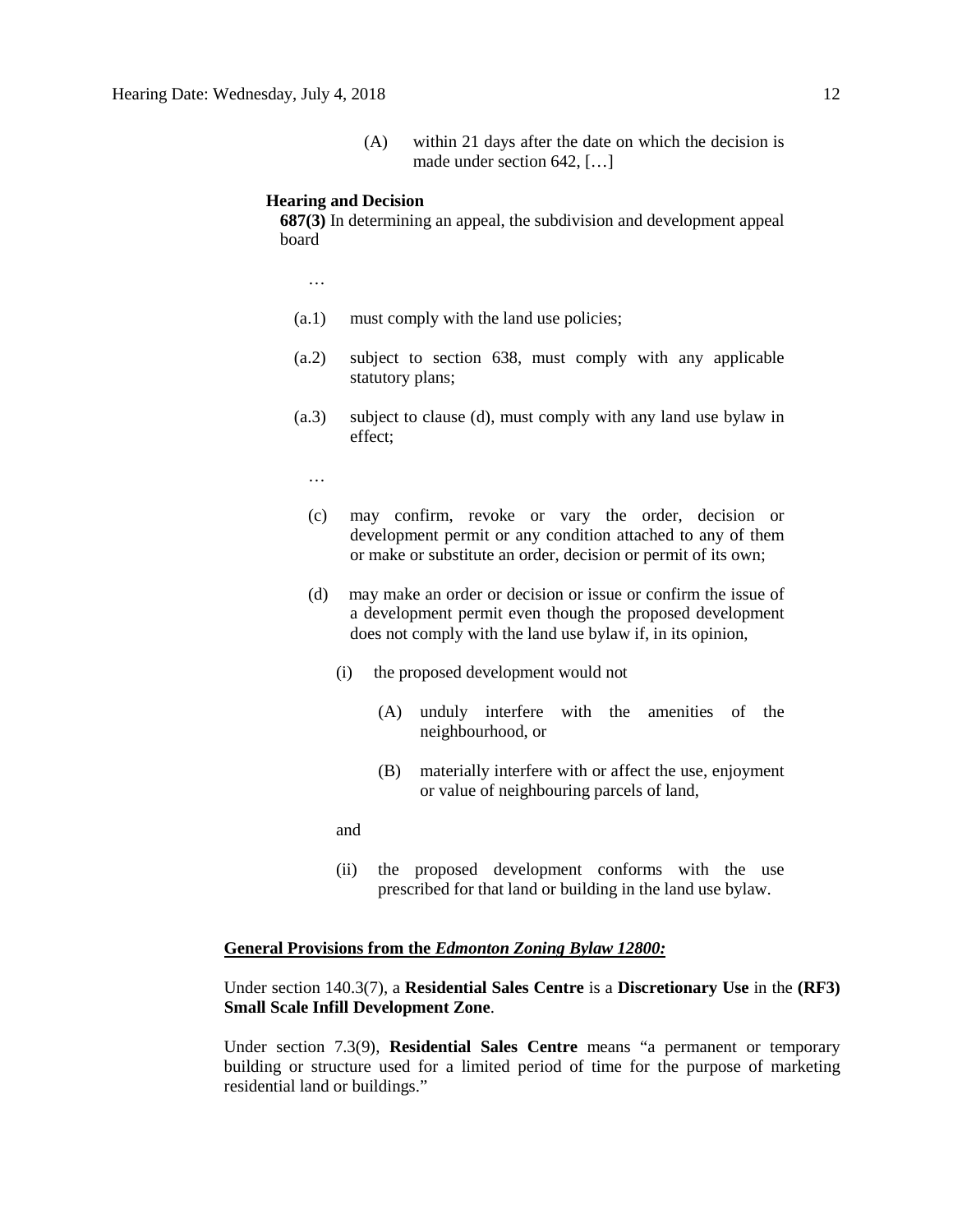Section 140.1 states that the **General Purpose** of the **(RF3) Small Scale Infill Development Zone** is:

to provide for Single Detached Housing and Semi-detached Housing while allowing small-scale conversion and infill redevelopment to buildings containing up to four Dwellings under certain conditions, and including Secondary Suites and Garden Suites.

Section 814.1 states that the **General Purpose** of the **Mature Neighbourhood Overlay** is:

to regulate residential development in Edmonton's mature residential neighbourhoods, while responding to the context of surrounding development, maintaining the pedestrian-oriented design of the streetscape, and to provide an opportunity for consultation by gathering input from affected parties on the impact of a proposed variance to the Overlay regulations.

## **Development Officer's Determination**

**Discretionary Use - Residential Sales Centre is refused as a Discretionary Use (Section 140.3.7).** [unedited]

#### *Height*

Under section 6, **Height** means "a vertical distance between two points."

Section 82.3(b) states:

the siting and development of Residential Sales Centre buildings shall comply with the regulations of the Land Use Zone applying to the Site except that:

b. in the case of a temporary structure, the Height of the building including any hoardings or false fronts shall not exceed one Storey or [4.0](javascript:void(0);) m; […]

# **Development Officer's Determination**

**Height - Maximum height (to midpoint) is 5.5m instead of 4.0m (Section 82.3.b).** [unedited]

Section 52.2(c) states:

In determining whether a development conforms to the maximum Height permissible in any Zone, the following regulations shall apply:

c. Where the maximum Height as determined by Section 52.1 is measured to the midpoint, the ridge line of the roof shall not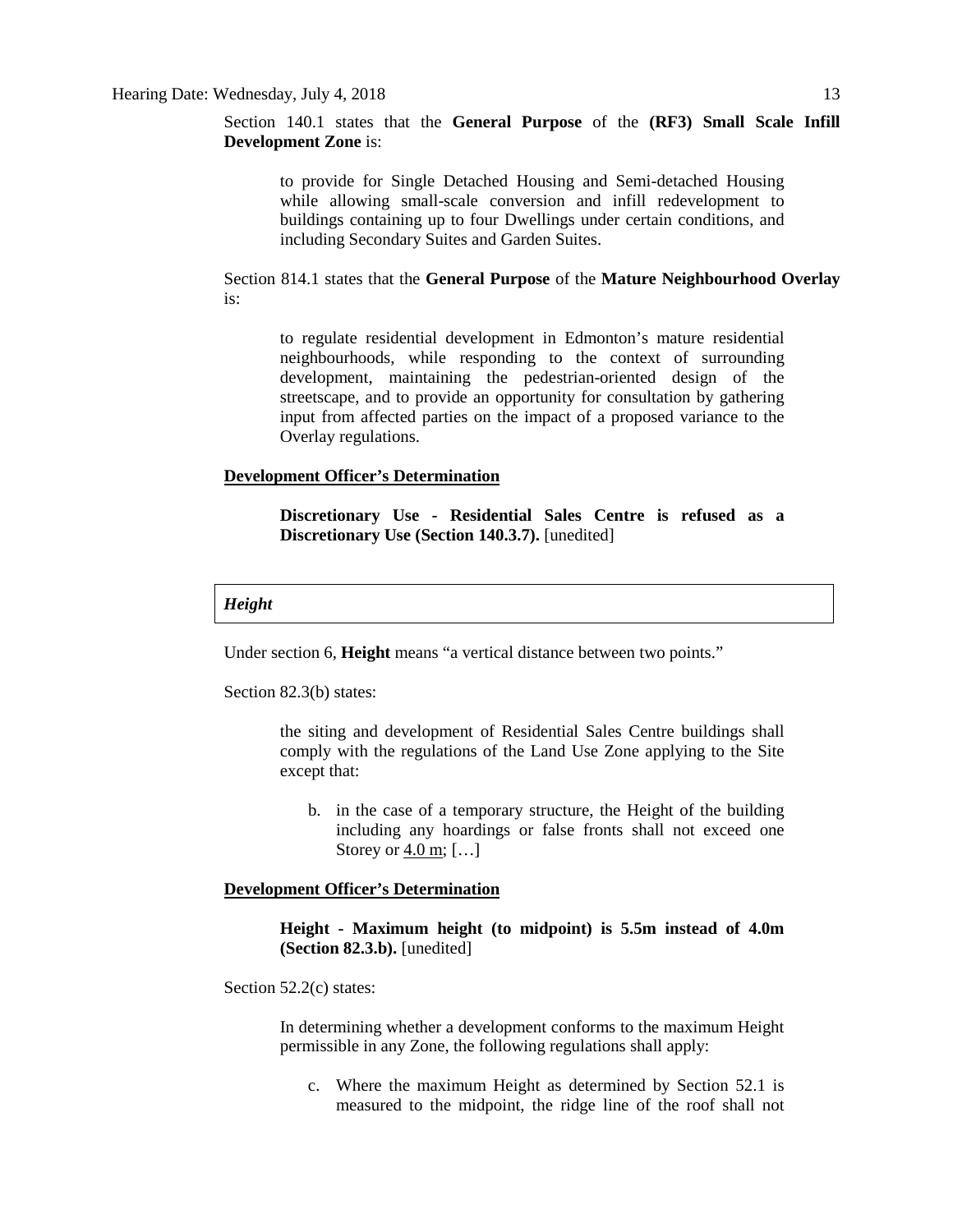extend more than  $1.5 \text{ m}$  above the maximum permitted building Height of the Zone or overlay, or in the case of a Garden Suite the maximum permitted building Height in accordance with Section 87 of this Bylaw.

# **Development Officer's Determination**

**Height - Maximum height (to peak) is 5.9m instead of 4.4m (Section 52.2.c).** [unedited]

*Rear Setback*

Under section 6, **Rear Setback** means:

the distance that a development or a specified portion of it, must be set back from a Rear Lot Line. A Rear Setback is not a Rear Yard, Amenity Space or Separation Space.



Section 814.3(4) states "The minimum Rear Setback shall be 40% of Site Depth."

**Development Officer's Determination**

**Reduced Rear Setback - The distance from the Residential Sales Centre to the rear property line is 8.25m (22% of site depth) instead of 15.25m (40% of site depth) (Section 814.3.5).** [unedited]

#### *Community Consultation*

Section 814.5(1) states the following with respect to Proposed Variances:

When the Development Officer receives a Development Permit Application for a new principal building, or a new Garden Suite that does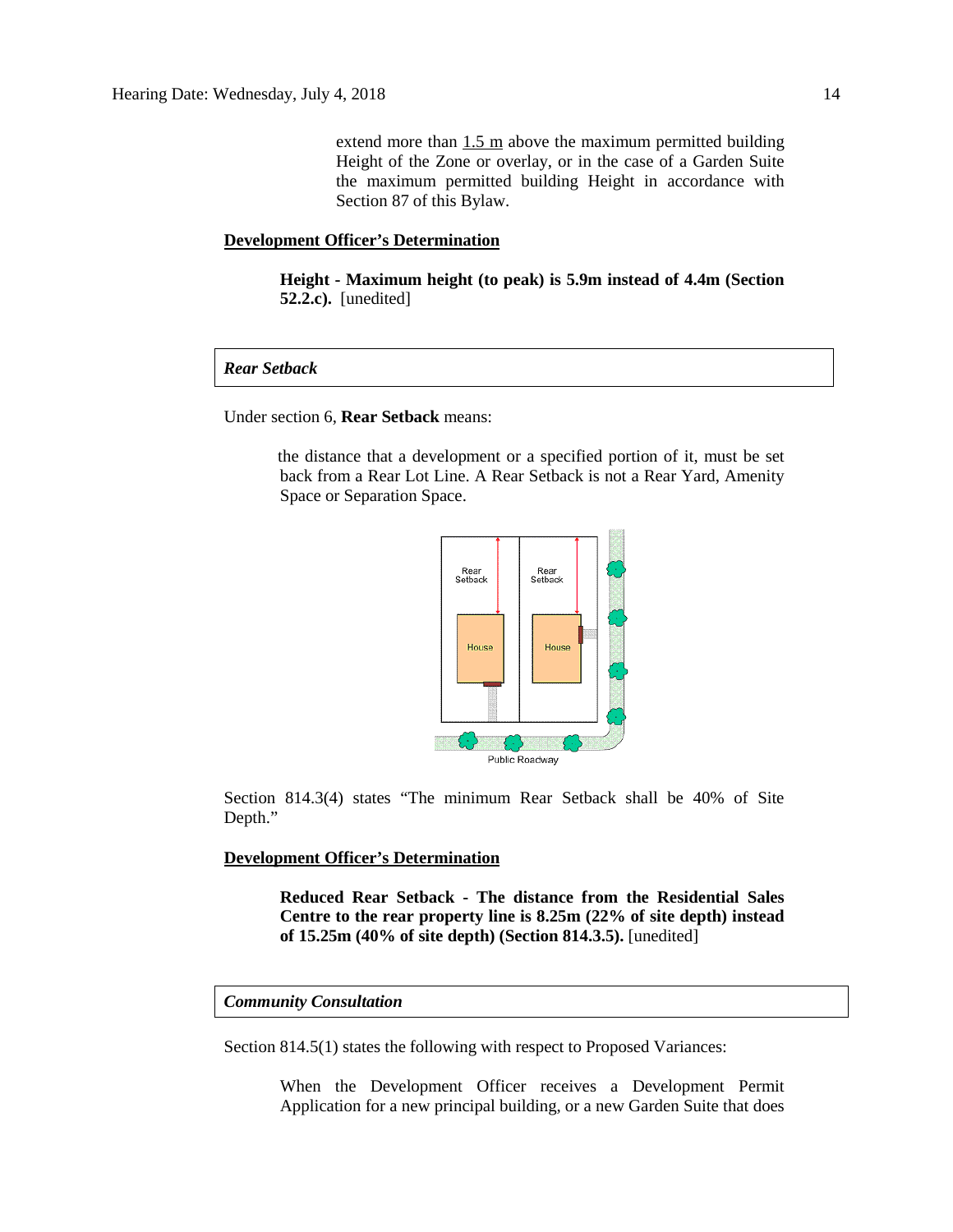not comply with any regulation contained within this Overlay, or receives a Development Permit for alterations to an existing structure that require a variance to Section  $814.3(1)$ ,  $814.3(3)$ ,  $814.3(5)$  and 814.3(9) of this Overlay:

- a. the Development Officer shall send notice, to the recipient parties specified in Table 814.5(2), to outline any requested variances to the Overlay and solicit comments directly related to the proposed variance;
- b. the Development Officer shall not render a decision on the Development Permit application until 21 days after notice has been sent, unless the Development Officer receives feedback from the specified affected parties in accordance with Table 814.5(2); and
- c. the Development Officer shall consider any comments directly related to the proposed variance when determining whether to approve the Development Permit Application in accordance with Sections 11.2 and 11.3.

| Section $814.5(2)$ states: |  |
|----------------------------|--|
|                            |  |

| Tier#  | <b>Recipient Parties</b>                  | <b>Affected Parties</b> | <b>Regulation of this Overlay</b> |
|--------|-------------------------------------------|-------------------------|-----------------------------------|
|        |                                           |                         | to be Varied                      |
| Tier 2 | The municipal address The assessed        |                         | $814.3(4)$ – Rear Setback         |
|        | and assessed owners of owners of the land |                         |                                   |
|        | the land Abutting the Abutting the Site   |                         |                                   |
|        | Site, directly adjacent and directly      |                         |                                   |
|        | across a Lane from the adjacent across a  |                         |                                   |
|        | Site of the proposed Lane from the Site   |                         |                                   |
|        | development and the of the proposed       |                         |                                   |
|        | President of each development             |                         |                                   |
|        | <b>Community League</b>                   |                         |                                   |

# *Residential Sales Centre regulations*

Section 82 states the following regulations shall apply to all Residential Sales Centres except those developments provided for in subsections  $12.2(1)(i)$  and  $12.2(1)(p)$  of this Bylaw:

1. Sites containing Residential Sales Centres shall be located and developed such that their impacts on local roadways and surrounding residential development are minimized. In deciding upon an application, the Development Officer shall take into consideration the scale of the Residential Sales Centre, its proximity to arterial or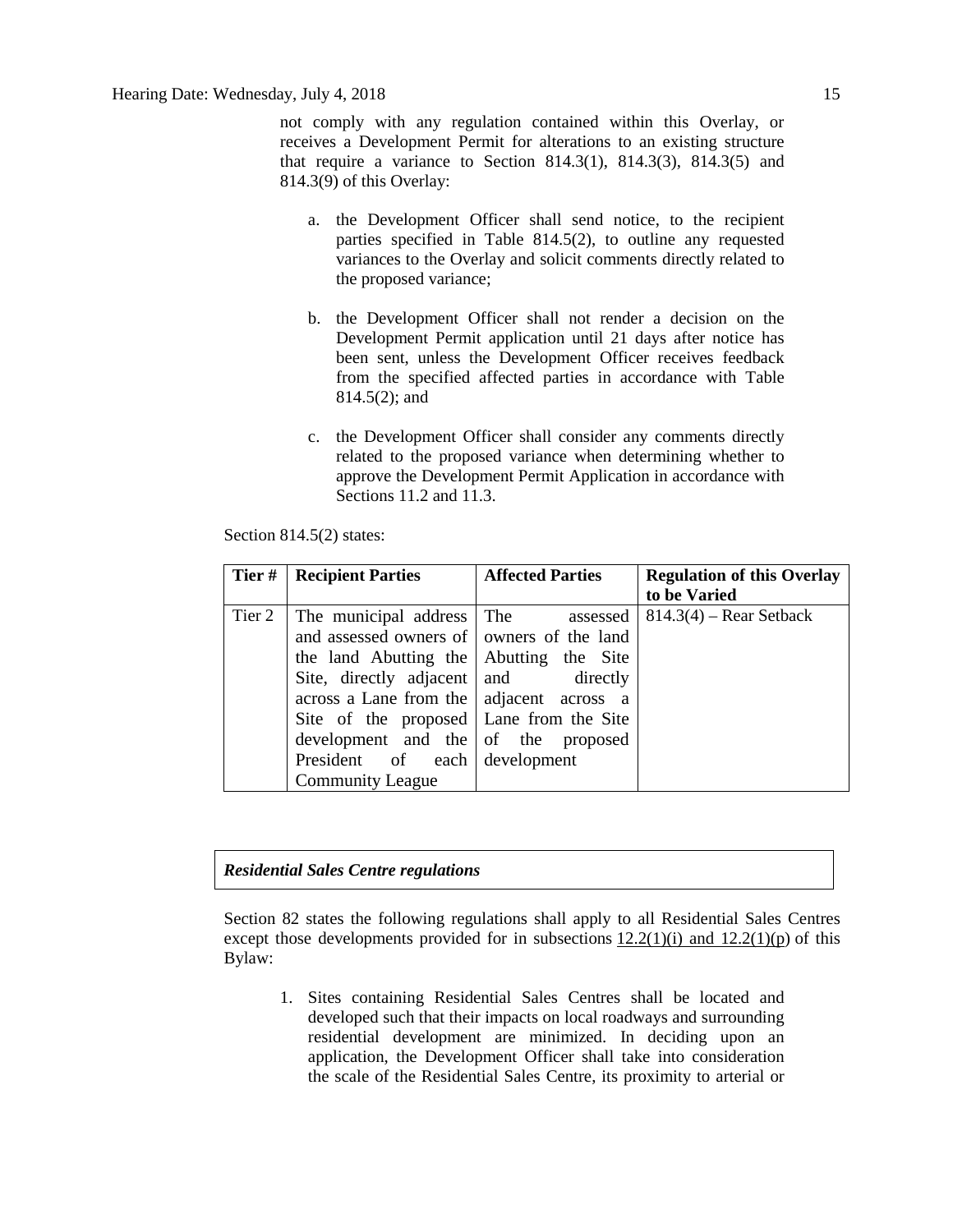neighbourhood collector roadways, and to occupied residential development;

- 2. where Sites are located within [60.0](javascript:void(0);) m of existing development, the applicant shall demonstrate that sufficient parking is available on or adjacent to the Site so that parking congestion shall not develop on that portion of local streets serving existing development in the vicinity of the Residential Sales Centre. The Development Officer shall determine the adequacy of parking based on a requirement of 1 parking space per  $20 \text{ m}^2$  of Floor Area of the Residential Sales Centre;
- 3. the siting and development of Residential Sales Centre buildings shall comply with the regulations of the Land Use Zone applying to the Site except that:
	- a. the Development Officer may attach conditions requiring additional setbacks to minimize any adverse impacts on adjacent development;
	- $h$
	- c. all curb crossings and access points shall be designed and located so as to minimize on-site and off-site traffic impacts and, in consultation with Transportation Services;
- 4. where a Site is located within a Residential Zone or is visible from residential development located within 60.0 m of the Site, the colour and material of the exterior finish of the temporary structure and hoardings or false fronts, excluding advertising Copy, shall be compatible with those commonly found in Residential Zones;
- 5. any exterior lighting shall be developed in accordance with [Section](javascript:void(0);) 51 of this Bylaw;
- 6. notwithstanding [Section 55,](https://webdocs.edmonton.ca/InfraPlan/zoningbylaw/ZoningBylaw/Part1/Development/55__Landscaping.htm) Landscaping shall not be required for a Residential Sales Centre;
- 7. a Development Application for a Residential Sales Centre shall be accompanied by the following information in addition to the information required by [subsection](https://webdocs.edmonton.ca/InfraPlan/zoningbylaw/ZoningBylaw/Part1/Administrative/13_3_Class_B_Discretionary__Development_Excluding_Signs.htm) 13.3 of this Bylaw:
	- a. a context plan identifying the nature of the Uses and development within a [60.0](javascript:void(0);) m radius of the proposed Site;
	- b. a description of the exterior finish materials and colours for any temporary sales structure including any proposed hoardings or false fronts;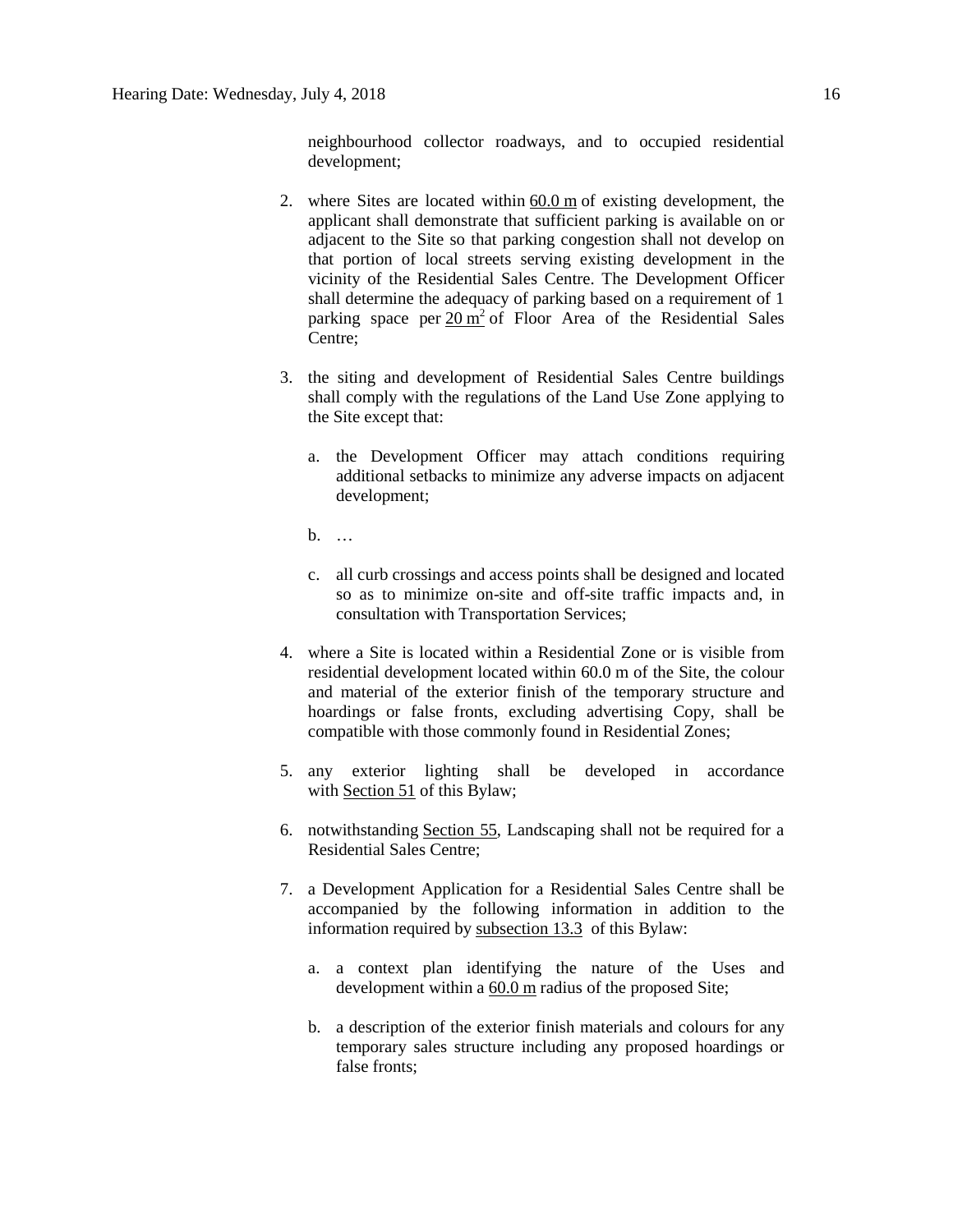- c. drawings showing the location, area, Height, construction material, colour and method of support for any proposed on-site identification and advertising Signs, including any advertising or supergraphics that shall be displayed on a hoarding or false front; and
- d. drawings showing the area, Height, construction materials and method of support for any proposed off-site Directional Signs that shall exceed  $1.0 \text{ m}^2$  $1.0 \text{ m}^2$  in area  $1.5 \text{ m}$  $1.5 \text{ m}$  in Height, and a description of the proposed location for the Signs; and
- 8. the Development Permit for a Residential Sales Centre shall be valid for such a period of time as specified by the Development Officer having regard for the amount of land or development being marketed, but in no case shall the time period exceed two years.

*Previous Subdivision and Development Appeal Board Decision*

| <b>Application Number</b> | <b>Description</b>                                       | <b>Decision</b>                                                                                                                                                                                                                                                   |
|---------------------------|----------------------------------------------------------|-------------------------------------------------------------------------------------------------------------------------------------------------------------------------------------------------------------------------------------------------------------------|
| $SDAB-D-16-110$           | To construct a Residential<br>Sales Centre (West Block). | May 19, 2016; The appeal is<br>ALLOWED and the decision<br>of the Development Authority<br>is REVOKED. The<br>development permit, to expire<br>on May 19, 2018, is<br><b>GRANTED</b> as applied for to<br>the Development Authority,<br>subject to conditions and |
|                           |                                                          | variances.                                                                                                                                                                                                                                                        |

# Notice to Applicant/Appellant

Provincial legislation requires that the Subdivision and Development Appeal Board issue its official decision in writing within fifteen days of the conclusion of the hearing.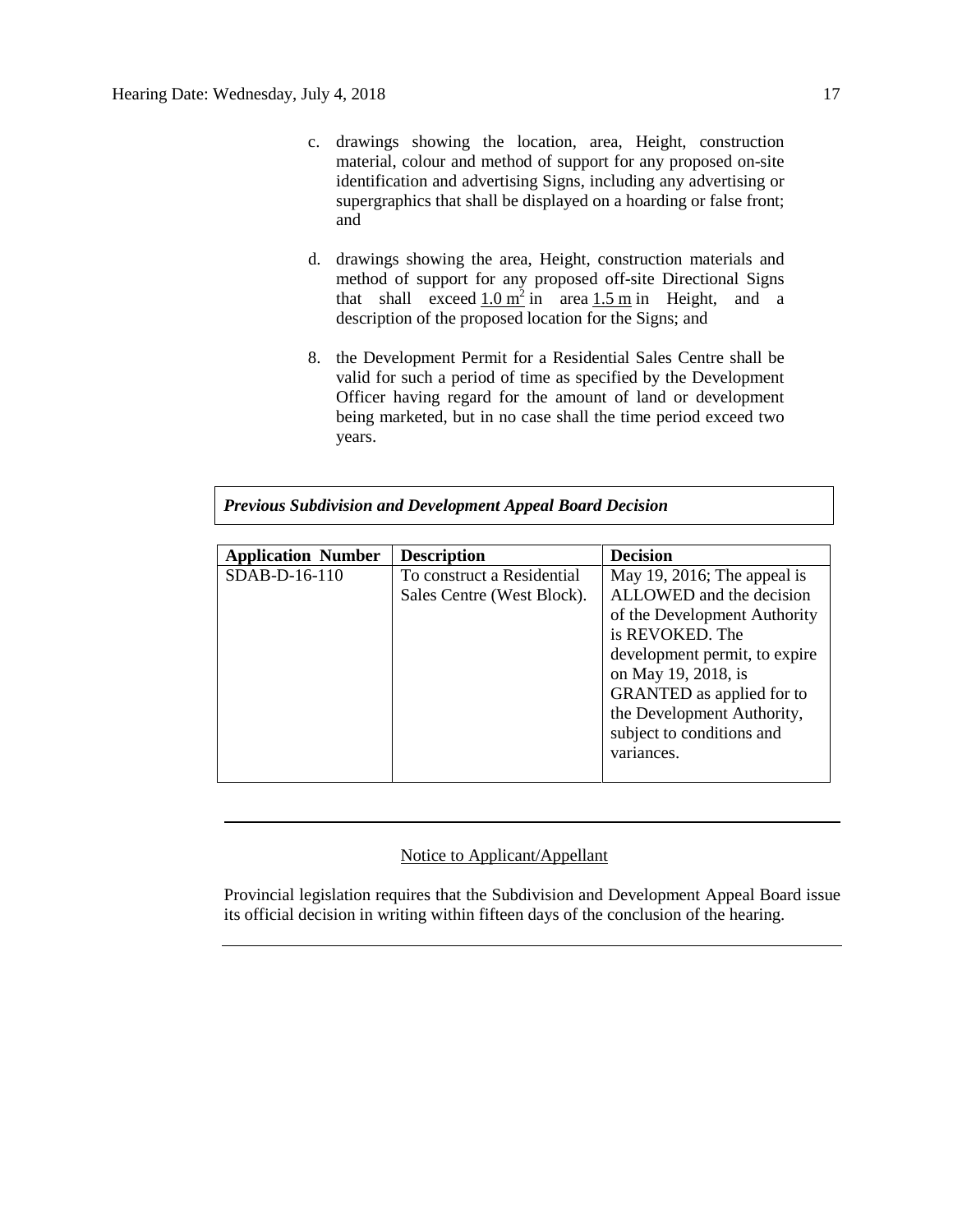|                                                                                                                                |                                       |                                 |                                       | Project Number: 187211303-010<br><b>Application Date:</b><br>APR 20, 2018                                                     |  |  |
|--------------------------------------------------------------------------------------------------------------------------------|---------------------------------------|---------------------------------|---------------------------------------|-------------------------------------------------------------------------------------------------------------------------------|--|--|
| <b><i><u><u><b>MONTON</b></u></u></i></b>                                                                                      |                                       |                                 |                                       | Printed:<br>June 8, 2018 at 7:46 AM                                                                                           |  |  |
|                                                                                                                                |                                       | <b>Application for</b>          |                                       | Page:                                                                                                                         |  |  |
|                                                                                                                                |                                       | <b>Major Development Permit</b> |                                       |                                                                                                                               |  |  |
| This document is a Development Permit Decision for the development application described below.                                |                                       |                                 |                                       |                                                                                                                               |  |  |
| Applicant                                                                                                                      |                                       |                                 |                                       | Property Address(es) and Legal Description(s)                                                                                 |  |  |
|                                                                                                                                |                                       |                                 | 14304 - STONY PLAIN ROAD NW           |                                                                                                                               |  |  |
|                                                                                                                                |                                       |                                 | Plan 1653Z Blk C Lot 8                |                                                                                                                               |  |  |
|                                                                                                                                |                                       | 14302 - STONY PLAIN ROAD NW     |                                       |                                                                                                                               |  |  |
|                                                                                                                                |                                       | Plan 1653Z Blk C Lot 9          |                                       |                                                                                                                               |  |  |
|                                                                                                                                |                                       |                                 | 14314 - STONY PLAIN ROAD NW           |                                                                                                                               |  |  |
|                                                                                                                                |                                       |                                 | Plan 1653Z Blk C Lots 6-7             |                                                                                                                               |  |  |
| <b>Scope of Application</b>                                                                                                    |                                       |                                 |                                       |                                                                                                                               |  |  |
| To continue to Operate a Residential Sales Centre (West Block) for one year.                                                   |                                       |                                 |                                       |                                                                                                                               |  |  |
| <b>Permit Details</b>                                                                                                          |                                       |                                 |                                       |                                                                                                                               |  |  |
| Class of Permit: Class B                                                                                                       |                                       |                                 | <b>Contact Person:</b>                |                                                                                                                               |  |  |
| Gross Floor Area (sq.m.):                                                                                                      |                                       |                                 | Lot Grading Needed?: N                |                                                                                                                               |  |  |
| New Sewer Service Required: N                                                                                                  |                                       |                                 | NumberOfMainFloorDwellings:           |                                                                                                                               |  |  |
| Site Area (sq. m.):                                                                                                            |                                       |                                 | Stat. Plan Overlay/Annex Area: (none) |                                                                                                                               |  |  |
| I/We certify that the above noted details are correct.                                                                         |                                       |                                 |                                       |                                                                                                                               |  |  |
| Applicant signature:                                                                                                           |                                       |                                 |                                       |                                                                                                                               |  |  |
| <b>Development Application Decision</b>                                                                                        |                                       |                                 |                                       |                                                                                                                               |  |  |
| Refused                                                                                                                        |                                       |                                 |                                       |                                                                                                                               |  |  |
| <b>Reason for Refusal</b><br>Discretionary Use - Residential Sales Centre is refused as a Discretionary Use (Section 140.3.7). |                                       |                                 |                                       |                                                                                                                               |  |  |
| Height - Maximum height (to midpoint) is 5.5m instead of 4.0m (Section 82.3.b).                                                |                                       |                                 |                                       |                                                                                                                               |  |  |
| Height - Maximum height (to peak) is 5.9m instead of 4.4m (Section 52.2.c).                                                    |                                       |                                 |                                       |                                                                                                                               |  |  |
| instead of 15.25m (40% of site depth) (Section 814.3.5).                                                                       |                                       |                                 |                                       | Reduced Rear Setback - The distance from the Residential Sales Centre to the rear property line is 8.25m (22% of site depth)  |  |  |
| <b>Rights of Appeal</b>                                                                                                        |                                       |                                 |                                       |                                                                                                                               |  |  |
| through 689 of the Municipal Government Act.                                                                                   |                                       |                                 |                                       | The Applicant has the right of appeal within 21 days after the date on which the decision is made, as outlined in Section 683 |  |  |
| Issue Date: May 22, 2018                                                                                                       | Development Authority: YEUNG, KENNETH |                                 |                                       |                                                                                                                               |  |  |
| Fees                                                                                                                           |                                       |                                 |                                       |                                                                                                                               |  |  |
|                                                                                                                                | <b>Fee Amount</b>                     | <b>Amount Paid</b>              | Receipt#                              | <b>Date Paid</b>                                                                                                              |  |  |
| Major Dev. Application Fee                                                                                                     | \$485.00                              | \$485.00                        | 04951924                              | Apr 20, 2018                                                                                                                  |  |  |
| <b>Total GST Amount:</b>                                                                                                       | \$0.00                                |                                 |                                       |                                                                                                                               |  |  |
| <b>Totals for Permit:</b>                                                                                                      | \$485.00                              | \$485.00                        |                                       |                                                                                                                               |  |  |
|                                                                                                                                |                                       |                                 |                                       |                                                                                                                               |  |  |
|                                                                                                                                |                                       |                                 |                                       |                                                                                                                               |  |  |
|                                                                                                                                |                                       | THIS IS NOT A PERMIT            |                                       |                                                                                                                               |  |  |
|                                                                                                                                |                                       |                                 |                                       |                                                                                                                               |  |  |